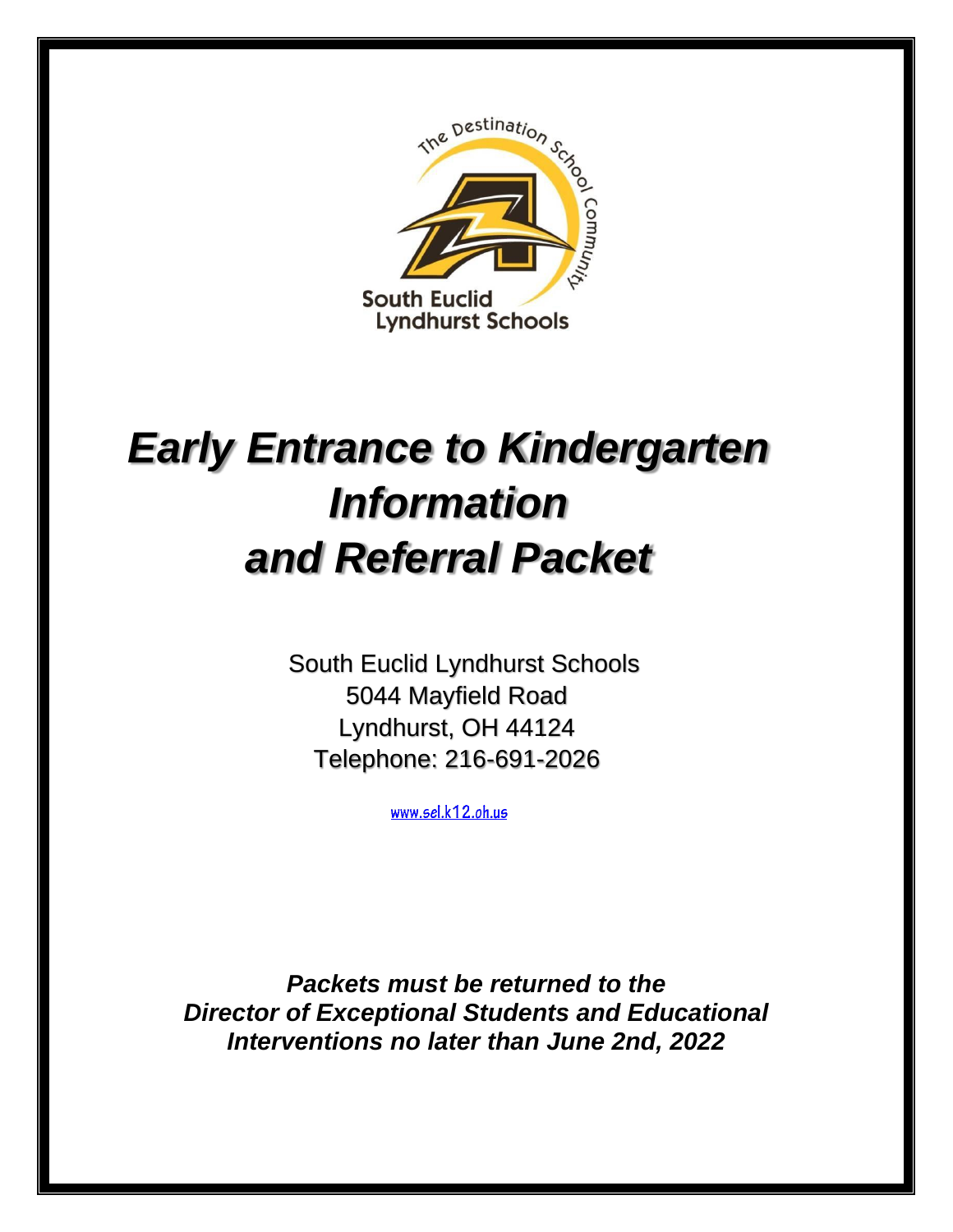- Early entrance to kindergarten is considered one type of academic acceleration as defined by the Ohio Department of Education. Students who do not meet the age requirement for kindergarten but who exhibit the ability and readiness for kindergarten on the Iowa Acceleration Scale (IAS) will be offered the opportunity to enroll in kindergarten early.
- *Before August 1st?* If your child turns 5 before August 1, he or she is eligible for kindergarten. There is no need to request Early Entrance.
- *Between August 1st and September 30th?* Your school district will choose of these two dates as the cut-off date to enroll your child in kindergarten.
- *Between September 30th and December 31st?* Each district develops its own procedures for screening children for Early Entrance in this age bracket. Your district will use its process and objective criteria to determine if Early Entrance is an appropriate placement for your child.
- **Jan 1<sup>st</sup> or later**? If your child has a birthday on or after January 1<sup>st</sup>, the school will use the Iowa Acceleration Scale to evaluate him or her for an Early Entrance.

# **Is Early Entrance to Kindergarten the Best Choice for Your Child?**

Early entrance should be viewed as a means of meeting a child's *needs.* The key to determining whether or not early entrance is recommended is to evaluate the student's ability, achievement, and aptitude. These attributes are defined as follows:

Ability - measures a student's general potential to succeed in a school setting

Aptitude – measures an individual's problem solving ability for learning new content material that has not yet been formally presented to the learner

Achievement – measures a student's learning in specific subject matter

Early entrance is *designed for the exceptional child* who is both academically ready as well as developmentally mature when compared to others his or her chronological age. Some children may appear exceptional simply because of their access to opportunities (i.e., preschool programs, parents working with them on skills, or access to learning materials). Early entrance is designed for the child who has high ability *and* easily achieves when presented with new material.

Some considerations when determining if early entrance is right for a child:

- Is my child capable of working in a classroom setting with children who are one year older than he/she?
- Will my child be frustrated by this placement?
- What are the possible long-term impacts as my child progresses through elementary, middle, and high school (i.e., beginning college at a younger age)?
- Do I understand the expectations for students in kindergarten today?

Once the decision has been made for early entrance, the choice is difficult to reverse. If a child is evaluated as a good candidate for early entrance to kindergarten, it is important that all stakeholders are supportive of the decision.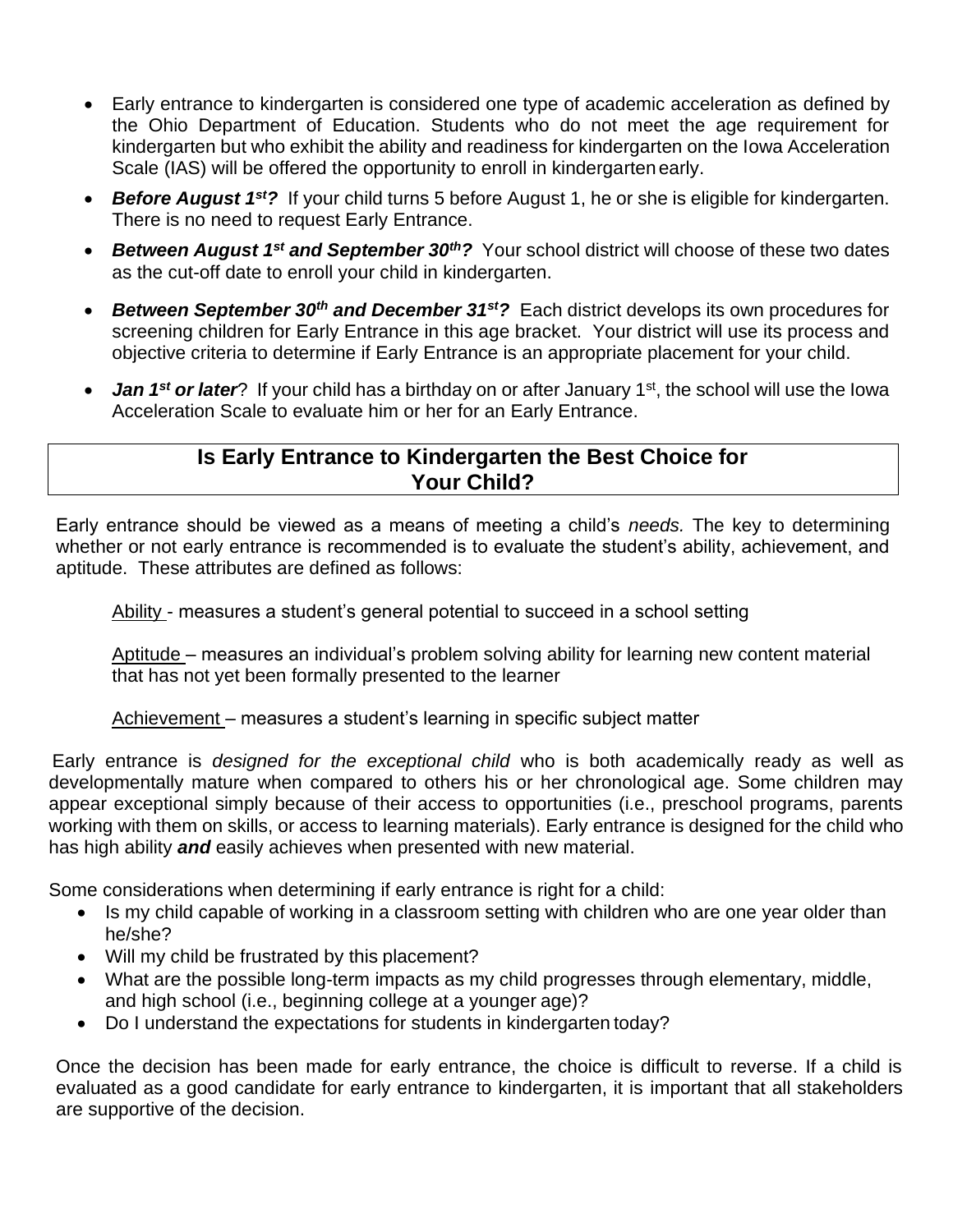## **What is Expected of Students in Kindergarten?**

Kindergarten has changed considerably over the last couple of decades. Today's kindergarten students are engaged in a rigorous instructional program. Educational standards help teachers ensure their students have the skills and knowledge they need to be successful by providing clear goals for student learning. Parents can access the *Ohio Learning Standards* for English Language Arts, Mathematics, Science and Social Studies at the following website:

<http://education.ohio.gov/Topics/Learning-in-Ohio/OLS-Graphic-Sections/Learning-Standards>

The Ohio Department of Education's website provides information about the kindergarten readiness assessment, which all kindergarten students take within the first six weeks of school. Parents can access the website at:

[http://education.ohio.gov/Topics/Early-Learning/Kindergarten/Ohios-Kindergarten-Readiness-](http://education.ohio.gov/Topics/Early-Learning/Kindergarten/Ohios-Kindergarten-Readiness-Assessment)**[Assessment](http://education.ohio.gov/Topics/Early-Learning/Kindergarten/Ohios-Kindergarten-Readiness-Assessment)** 

# **Applying for Early Entrance to Kindergarten**

The South Euclid Lyndhurst's Board of Education states that "a child is eligible for kindergarten if he/she attains the age of five (5) on or before September  $30<sup>th</sup>$  of the coming school year." Children who do not meet the age criteria may apply for early entrance.

Early entrance to kindergarten may be permitted if all of the following requirements are met:

- 1. The child's cognitive ability, academic achievement, and aptitude result in an acceptable composite score on the Iowa Acceleration Scale, 3<sup>rd</sup> Edition.
- 2. The child possesses and demonstrates social and emotional characteristics that permit conformity with behavior commonly expected of children in kindergarten.

To request early entrance into kindergarten for your child, please follow the steps outlined below:

- 1. Complete and submit the following documents found in this Early Entrance Packet.
	- *Early Entrance to Kindergarten Application*
	- *Early Entrance to Kindergarten Checklist*
	- *Early Entrance to Kindergarten Evaluation and Review Permission Form*
- 2. Provide a copy of your child's birth certificate indicating your child will be turning five during the next school year.

Return the items listed above to the *South Euclid Lyndhurst Board of Education/Director of Exceptional Students and Educational Interventions* no later than June 2nd to ensure evaluation prior to the start of the coming school year.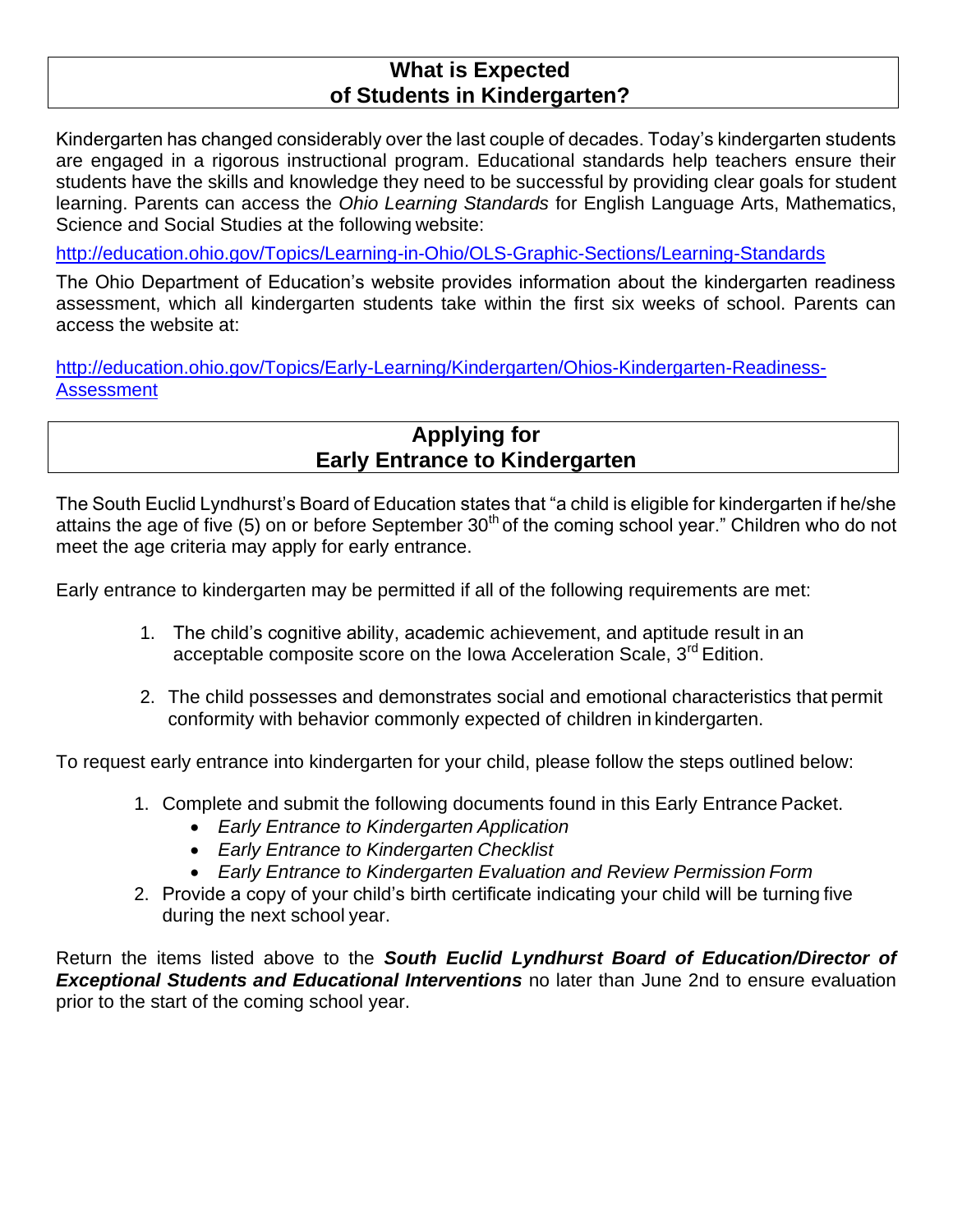#### **Early Entrance to Kindergarten Evaluation Procedure**

The South Euclid Lyndhurst Schools evaluates students for Early Entrance to Kindergarten in accordance with *ODE Model Policy for Academic Acceleration.* As required, an Acceleration Evaluation Committee will review the results of the comprehensive evaluation and determine the most appropriate available learning environment for your child.

The Acceleration Evaluation Committee Members:

- 1. The child's receiving principal or assistant principal
- 2. A teacher at the grade level to which the student may be accelerated
- 3. A parent or legal guardian of the referred student or a representative designated by a parent or legal guardian of the referred child
- 4. A gifted education coordinator or gifted intervention specialist. If a gifted coordinator or gifted intervention specialist is not available in the district, a school psychologist or guidance counselor with expertise in the appropriate use of academic acceleration may be substituted.

Once all of the required acceleration documents have been received, arrangements will be made to begin the evaluation process.

- 1. You will be contacted by a staff member to schedule your child's individual cognitive ability assessment.
- 2. When your child's cognitive score is calculated:
	- a. You will be contacted by a staff member to schedule your child's individual achievement and aptitude assessment.

#### **OR**

- b. You will be notified in writing if your child's ability score is below the recommended score that is two standard deviations above the norm.
- 3. When your child's IAS results are complete, the Acceleration Evaluation Committee will be convened to conduct a fair and thorough evaluation of the child.
- 4. The Acceleration Evaluation Committee will issue a written decision to the principal and the student's parent or legal guardian based on the outcome of the evaluation process. This notification shall include instructions for appealing the outcome of the evaluation process.
- 5. The Acceleration Evaluation Committee will develop a Written Acceleration Plan (WAP) for students who will be admitted early to kindergarten.

Please note: The *Iowa Acceleration Scale, 3rd Edition* identifies the following issues as critical to the success of an accelerated student and does not recommend accelerating students if:

The student would be accelerated into the same grade as (or higher grade than) a sibling. The student currently has a sibling in the same grade.

The student indicates that he/she does not want to be whole-grade-accelerated.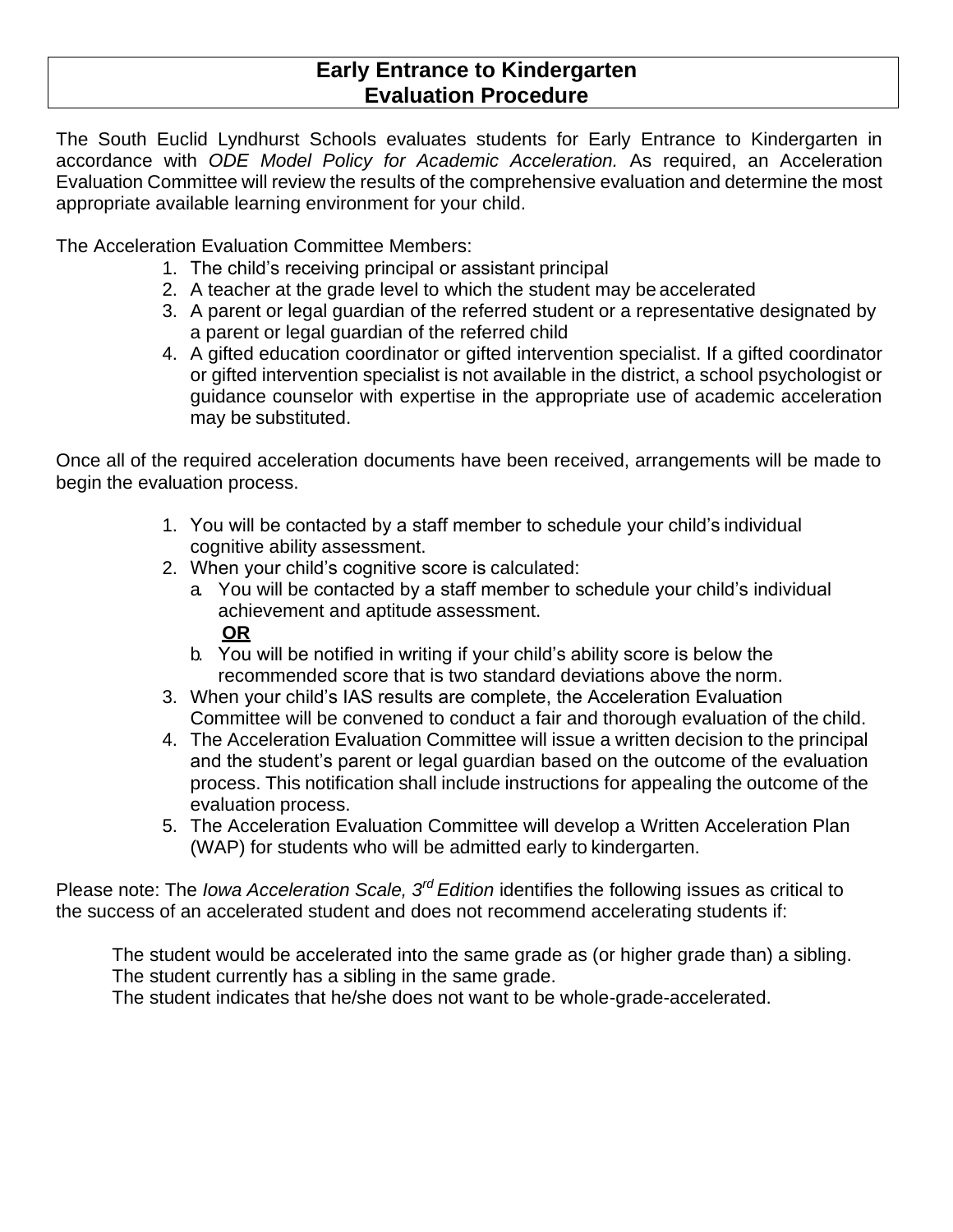# **EARLY ENTRANCE TO KINDERGARTEN APPLICATION South Euclid Lyndhurst Schools**

Please complete this application if you feel your child exhibits many of the behaviors and characteristics associated with children who are strong candidates for early entrance to kindergarten.

| <b>Student/Family Information</b>                                                                                                                          |                                  |      |      |                          |     |  |  |
|------------------------------------------------------------------------------------------------------------------------------------------------------------|----------------------------------|------|------|--------------------------|-----|--|--|
| Child's Name                                                                                                                                               |                                  |      |      | Gender (circle one): M F |     |  |  |
| First                                                                                                                                                      | Middle                           | Last |      |                          |     |  |  |
| Day<br>Year<br>Month                                                                                                                                       |                                  |      |      |                          |     |  |  |
|                                                                                                                                                            |                                  |      |      |                          |     |  |  |
| <b>Street</b>                                                                                                                                              |                                  |      | City | <b>State</b>             | Zip |  |  |
| Parent/Guardian Name                                                                                                                                       |                                  |      |      |                          |     |  |  |
|                                                                                                                                                            |                                  |      |      |                          |     |  |  |
|                                                                                                                                                            |                                  |      |      | Cell                     |     |  |  |
| <b>Preschool Experience</b>                                                                                                                                |                                  |      |      |                          |     |  |  |
| List the preschools, Head Start, special programs, and other day care programs attended.<br>Please attach your child's preschool report card if available. |                                  |      |      |                          |     |  |  |
| Name of School/Program   Dates of Attendance                                                                                                               |                                  |      |      | #of Hours/Week           |     |  |  |
|                                                                                                                                                            |                                  |      |      |                          |     |  |  |
|                                                                                                                                                            |                                  |      |      |                          |     |  |  |
|                                                                                                                                                            |                                  |      |      |                          |     |  |  |
|                                                                                                                                                            | <b>Parent/Guardian Checklist</b> |      |      |                          |     |  |  |
| $\Box$<br><b>Early Entrance to Kindergarten Application</b>                                                                                                |                                  |      |      |                          |     |  |  |

- *Early Entrance to Kindergarten Checklist*
- *Early Entrance to Kindergarten Evaluation and Review Permission Form*
- Copy of birth certificate
- Referral by pediatrician, psychologist, district educator or pre-school teacher for children who will not be the proper age for entrance to kindergarten by January 1 of the school year for which admission is requested*.*

**Your signature indicates that you have read and understand the contents of the** *Early Entrance to Kindergarten packet.*

Print Custodial Parent/Guardian Name Signature of Custodial Parent/Guardian Date

**PLEASE RETURN THE APPLICATION, CHECKLIST AND THE EVALUATION AND REVIEW PERMISSION FORM NO LATER THAN JUNE 2 nd TO ENSURE EVALUATION PRIOR TO THE START OF THE SCHOOL YEAR**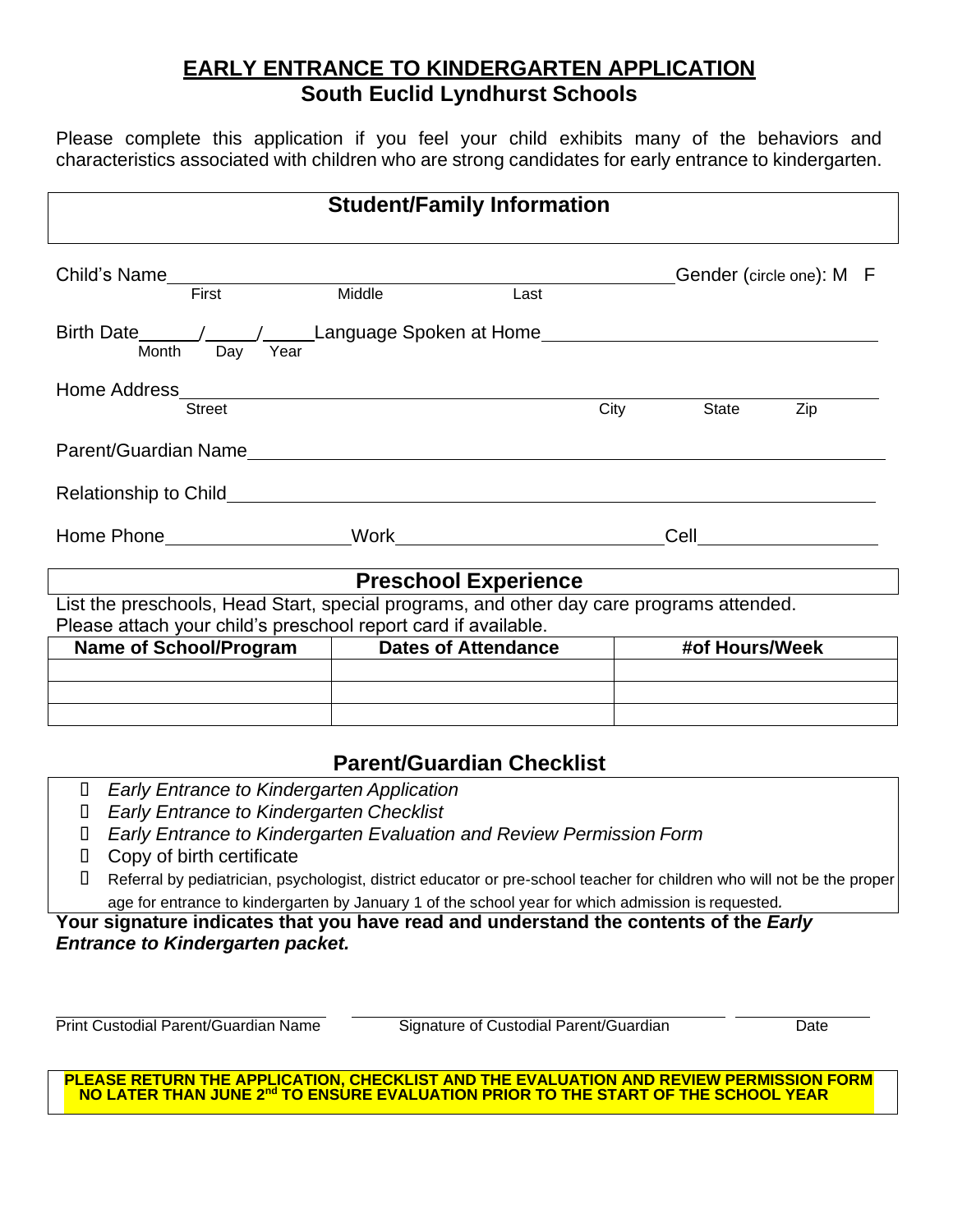# **EARLY ENTRANCE TO KINDERGARTEN CHECKLIST South Euclid Lyndhurst Schools**

Children who are strong candidates for early entrance to kindergarten typically exhibit many of the following characteristics as compared to other children.

| ioliowing characteristics as compared to other criliarent<br><b>OBSERVED BEHAVIORS and CHARACTERISTICS</b> | <b>YES</b> | <b>NO</b> |  |  |
|------------------------------------------------------------------------------------------------------------|------------|-----------|--|--|
| Understands the meaning and use of words better than other children her age                                |            |           |  |  |
| Is curious about many things and ask questions often                                                       |            |           |  |  |
| Is very good at working puzzles or solving problems                                                        |            |           |  |  |
| Has a good memory and remembers details of conversations or stories                                        |            |           |  |  |
| Is interested in difficult concepts such as time and space                                                 |            |           |  |  |
| Has an active imagination that may include imaginary friends                                               |            |           |  |  |
| Concentrates on certain activities much longer than other children her age                                 |            |           |  |  |
| Has a great sense of humor and understands jokes more than other children his age                          |            |           |  |  |
| Reads or figures out math-related problems at an early age                                                 |            |           |  |  |
| Shows talent in music, art, or drama                                                                       |            |           |  |  |
| Recognizes relationships between information and concepts better than children the<br>same age             |            |           |  |  |
| Is a fast learner                                                                                          |            |           |  |  |
| Likes to work independently                                                                                |            |           |  |  |
| Is willing to persist on challenging tasks                                                                 |            |           |  |  |
| Is very observant                                                                                          |            |           |  |  |
| Solves problems in unique ways                                                                             |            |           |  |  |
| Asks thoughtful questions                                                                                  |            |           |  |  |
| Is able to express themselves well                                                                         |            |           |  |  |
| Is unusually able to order things in a logical sequence                                                    |            |           |  |  |
| Uses previously learned things in a new context                                                            |            |           |  |  |